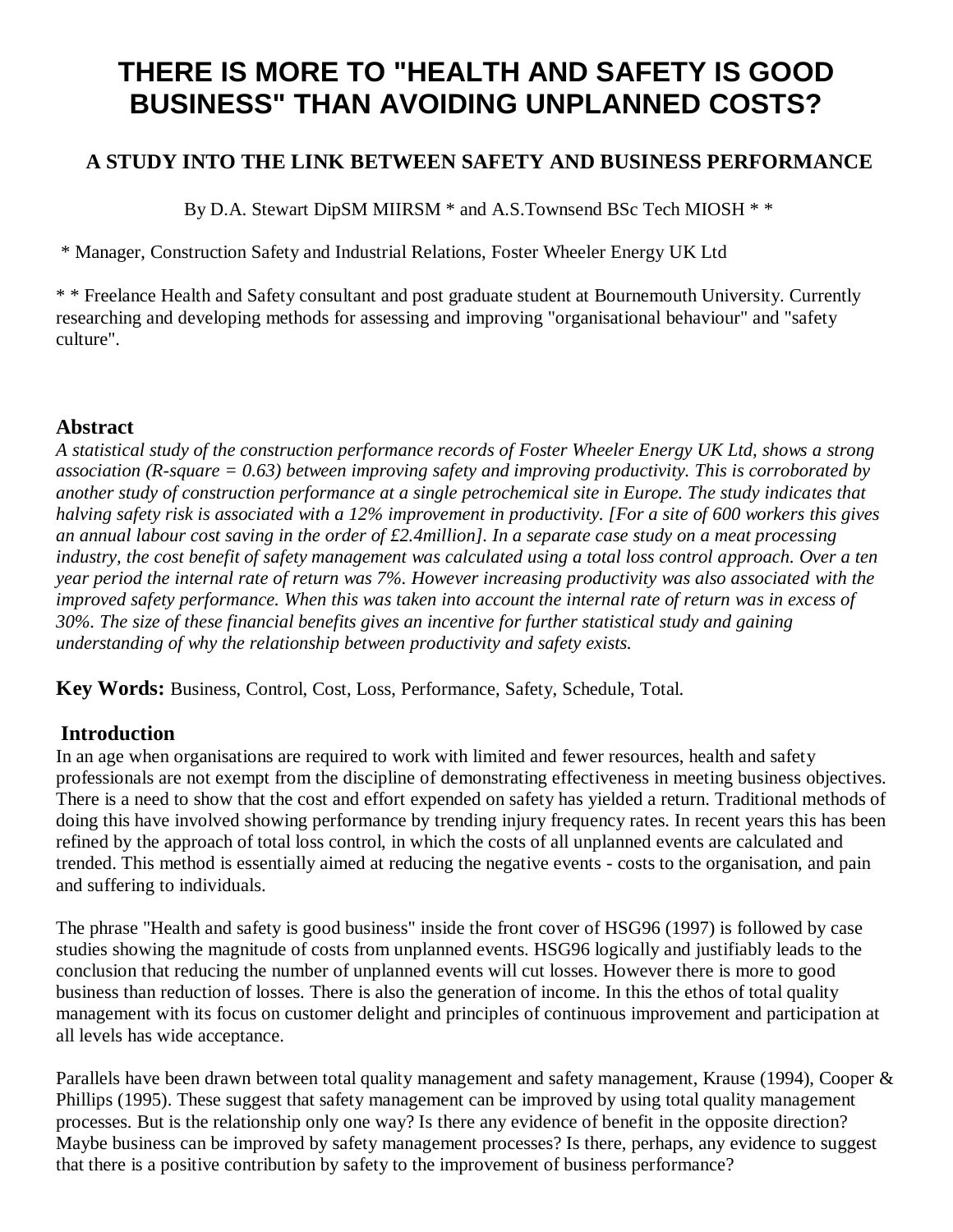In this study links between safety and business performance were assessed statistically. This covered not only cost performance but also schedule and productivity. The study showed a strong link between improving safety and improving productivity. It may be that traditional methods of assessing the cost benefit of safety do not give the whole story. The financial impact of a possible contribution of safety to productivity was assessed. In a subsequent case study on a cattle farm and meat processing company, financial returns from a loss reduction approach were compared with the returns which included a productivity credit from safety.

## **Background to the Foster Wheeler Study**

A discussion on the concept that "health and safety is good business" triggered the study. Within Foster Wheeler was the widely expressed opinion that the project key performance indicators of cost, schedule, safety and productivity were all interdependent. If one deteriorated, it would have an adverse effect on the others conversely, if one improved it would help improve the others. However this was based on gut feel not on a systematic study of the evidence.

It was decided to assess whether existing performance records would support this opinion. If all possible pairings of indicators showed a positive association between improving performance in one indicator and improving performance in the other, the opinion could be held to be true.

## **Methodology**

Performance data from archive records of projects directly managed by Foster Wheeler were tabulated and weighted by man hour content. The data was from 19 projects ranging from 0.5 to 34 million field man hours and averaging 3.4 million man-hours.

From this data four indicators were derived…

- 1. **COST RATIO** (Total project control budget cost)/(Actual project cost) In this an indicator of cost performance was the ratio of the project budget to actual cost. Values greater than 1.0 were better than budget; values less than 1.0 worse than budget.
- 2. **SCHEDULE RATIO** (Planned construction span in months)**/**(Actual construction span in months) In this the ratio of planned project span (time from 5% completion to 95% completion) to actual span was used as an indicator of schedule performance. For values greater than 1.0 the performance was better than planned, and less than 1.0 performance was worse than planned.
- 3. **SAFETY**  (Actual or estimated exposure man-hours in millions)**/**(No of lost time injuries) This is the average number of man-hours worked per injury normally referred to as the "duration rate". An increasing value denotes improving performance. Data is plotted on a logarithmic scale because of the wide range of injury frequency rates. Injury frequency rate values of 0 and infinity are therefore unworkable. A figure equivalent to the company's best ever run between injuries (22 million man hours) was used where there were no lost time injuries.
- 4. **PRODUCTIVITY RATIO** (Budget field man-hours)**/**(Actual field man-hours). Budget field man-hours are generated using information on the project scope, location and execution strategy as well as in house proprietary estimating methods. The ratio of budget man-hours to actual hours was used as an indicator of productivity. For values greater than 1.0 the productivity was better than estimated, and less than 1.0 productivity was worse than estimated.

Of the four indicators (cost, schedule, safety and productivity) there are six possible pairings. Regression analysis was applied to all six pairings and the results tabulated by direction of association and strength of association.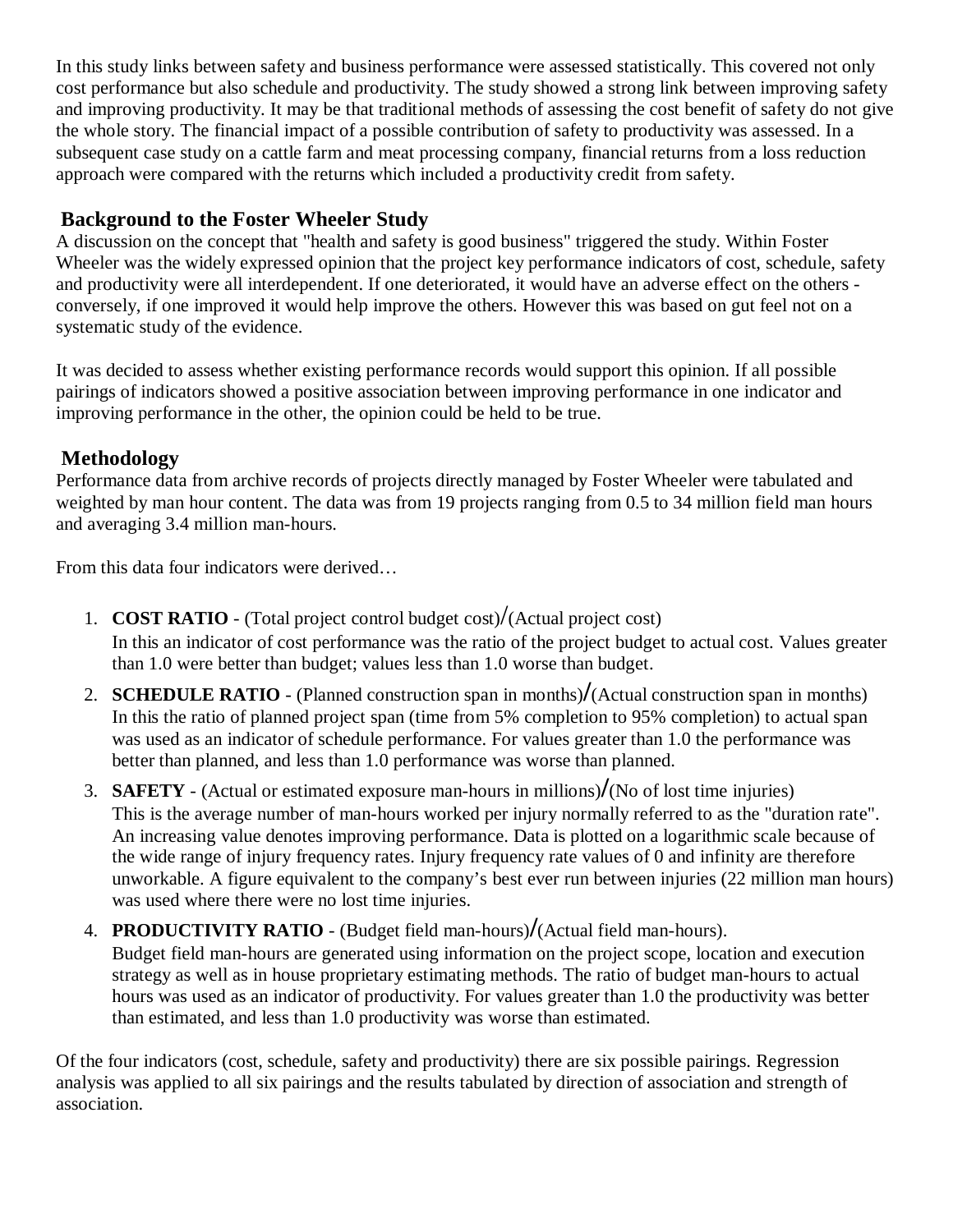## **Results**

All six possible pairings of indicators demonstrated a positive association between improving performance in one indicator and improving performance in the other indicator. The strength of these associations, R-Square, is shown below.

| <b>PAIRING</b>        | <b>ASSOCIATION</b> | <b>R-SQUARE</b> |
|-----------------------|--------------------|-----------------|
| Productivity/Schedule | Positive           | 0.83            |
| Productivity/Safety   | Positive           | 0.63            |
| Productivity/Cost     | Positive           | 0.49            |
| Schedule/Safety       | Positive           | 0.43            |
| Schedule/Cost         | Positive           | 0.40            |
| Cost/Safety           | Positive           | 0.20            |
|                       |                    |                 |

Thus the evidence supports the opinion held by Foster Wheeler.

Of interest is the association between productivity and safety. This shows that halving injury frequency is associated with a 10% increase in productivity (Fig 1)



#### **A Separate Study Shows a Similar Association**

A Separate study was carried out using the construction records at a single petrochemical site within the European Union. This again showed a positive association between improving safety and improving productivity. This time halving injury frequency rates was associated with a 15% improvement in productivity. (Fig 2)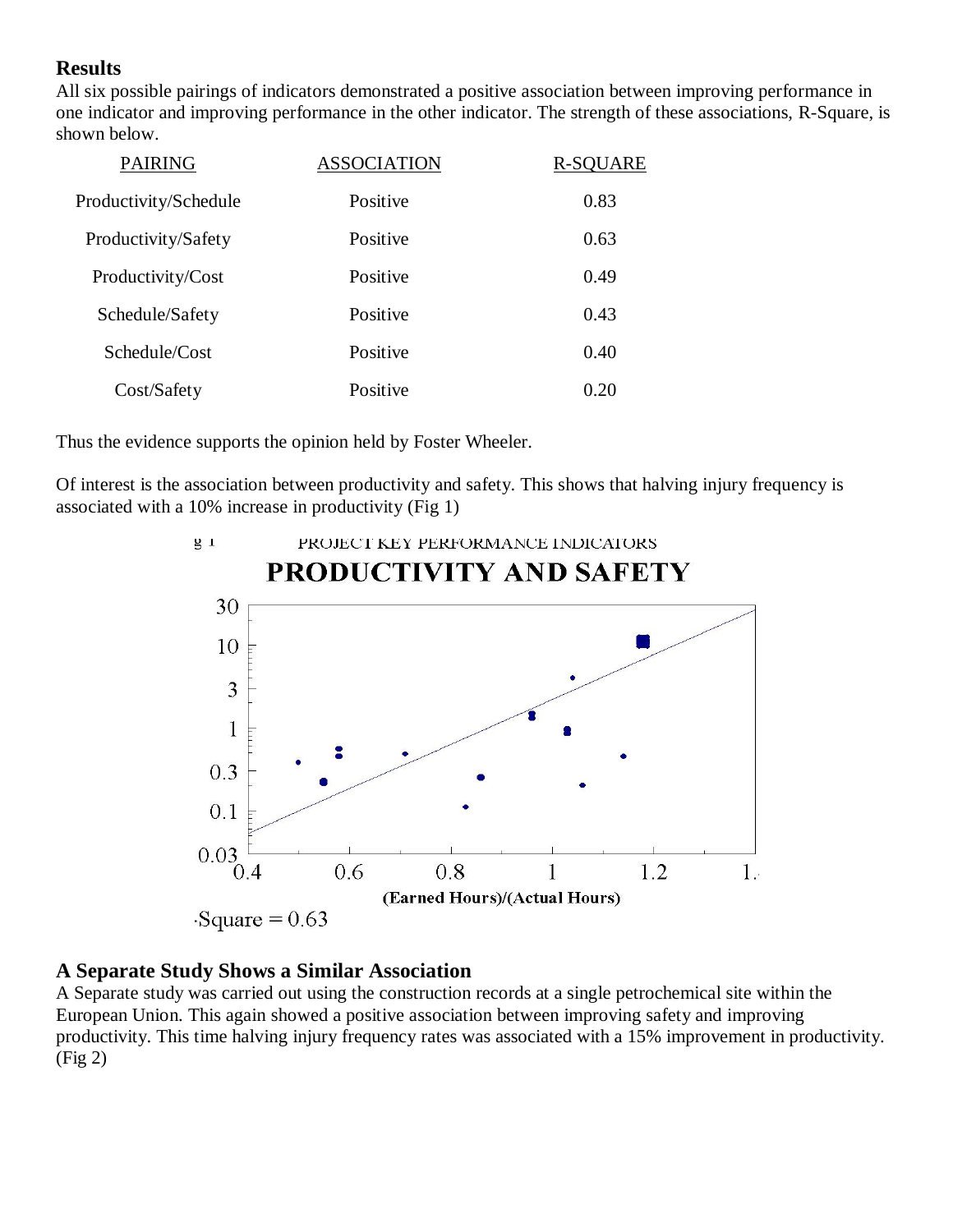

### **The Association Between Productivity and Safety,**

 $12L$ 

#### **Which is the Dependent Variable or Are They Interdependent?**

The Foster Wheeler study indicates that there is a positive association between the improving performances in all the four performance indicators The study at a single petrochemical site showed a positive association between improving safety and improving productivity. However the studies did not indicate the direction of association. It is notable that the strongest associations all involved productivity. It is possible to deduce that cost and schedule are dependent on productivity. For a given quantity of work the higher the productivity, the lower the number of man-hours expended and the lower are the labour costs. For a fixed number of men the higher the productivity is, the greater is the work output and the better is the schedule.

But what of the association between productivity and safety? Does safety depend on productivity, does productivity depend on safety, or are they both dependent on something else? Available literature and interviews with construction managers and health and safety professionals suggest that they are interdependent, and actions taken to improve one will improve the other.

Collins (1996) reports in case studies that gainsharing strategies improve business performance. Laitinen, Saari, and Kuusala (1997) report in a case study that behaviour modification based on ergonomics makes it possible to improve both safety and productivity. Krause and Finley (1993) assert that attitudes, techniques and methods used in total quality management are equally applicable to the management of safety. Mattila, Hyttinen and Rantannen (1994) conclude that the characteristics of effective safety supervision are the same as for generally effective supervision.

Similar conclusions arose from site interviews. Interviews with 23 construction managers and health and safety professionals followed the identification of a positive association between safety and productivity. They were invited to comment on the findings of the study and to suggest reasons for the association. Twenty-two of the 23 expressed no surprise that there was a positive association.

Reasons given were….

**Common Actions** - 13 interviewees cited common actions that resulted in both good productivity and good safety as a reason. Examples given include both management actions (planning, training,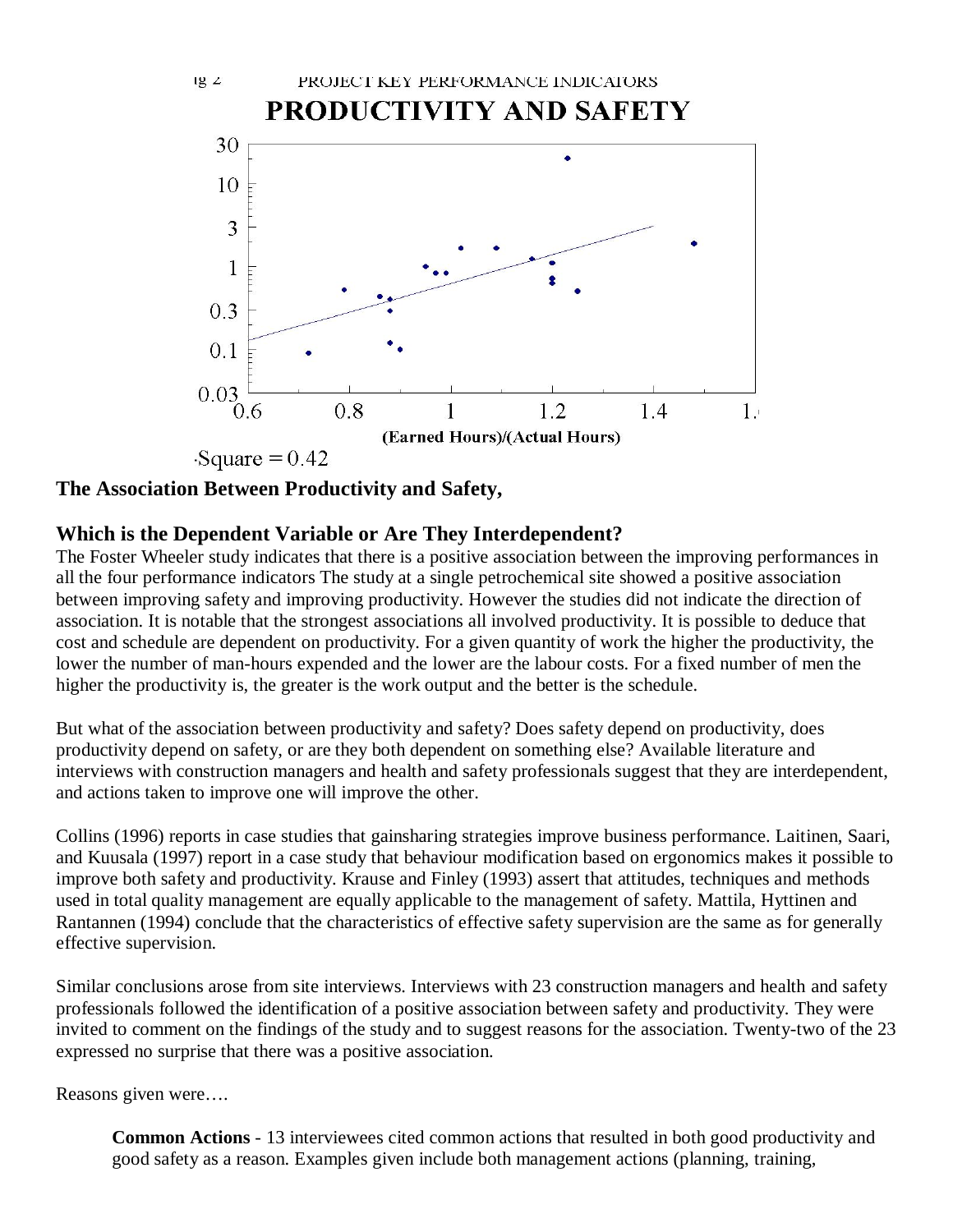communication, measurement and control), and physical action (housekeeping, site layout, traffic flow and adequate access).

**Risk Assessment** - 10 interviewees gave the discipline provided by risk assessment as a reason. The process of working out what could go wrong, its impact and measures to reduce risk of occurrence, was equally as applicable to productivity as it was to safety.

## **The Cost Benefit Implications of the Association between Safety and Productivity**

Figure 3 shows the scatter chart for productivity and safety when the data from the two construction studies are combined. From this the productivity increase associated with a halving of injury frequency rates is in the order of 12%.



For a construction site of (say) 600 workers, with an average labour cost including overheads of £20/hour, the annual labour cost saving associated with halving injury frequency rates is £2.4 million.

## **Case Study - The Cost Benefit from Safety and Productivity Compared With the Benefit from Safety and Reduced Accidents**

How does the cost benefit of safety from this study compare with traditional loss control methods of calculating safety credits?

Foster Wheeler no longer uses the trending and costing of unplanned events (total loss control) as a key performance indicator. Instead they use a rolling cycle of progress and man-hour checks together with safety inspections and safety management audits. Poor safety performance or poor inspection/audit results automatically trigger a review of all project management areas - cost, schedule and quality as well as safety.

A comparison with the traditional loss control method of calculating the cost benefit of safety used data from a client company of one of the authors. This is a meat producing company that farms and processes cattle. In the late eighties it instituted a restructuring of its management systems including safety; since that time there has been a steady improvement in both safety and productivity (Fig 4).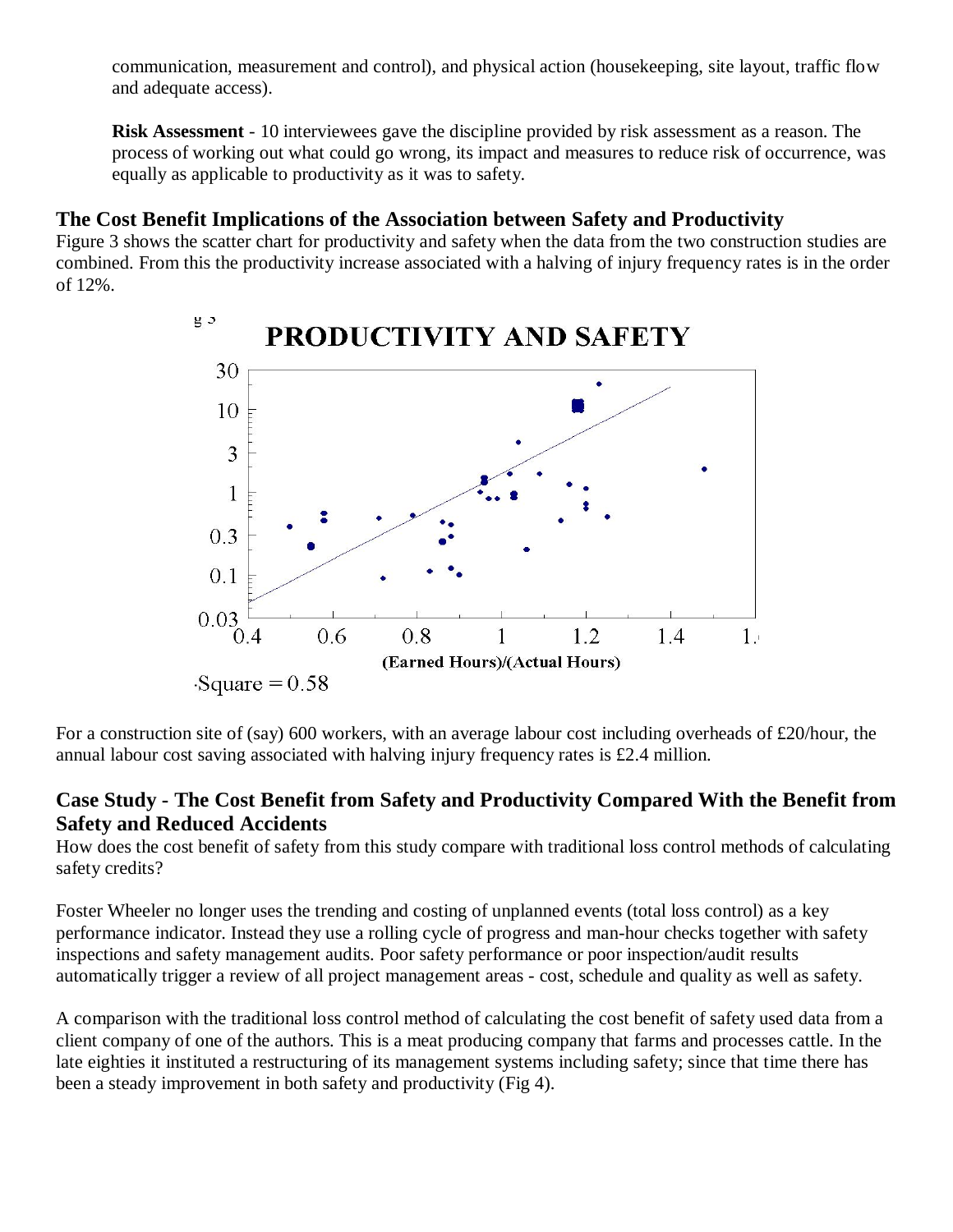

The company provided information on the reducing costs of accidents and, as a result of improving external audits, a reduction in its insurance premiums.

According to traditional cost benefit approach of reducing unplanned costs, the internal rate of return for the cost of implementing and maintaining the safety management system was 7%. However this took no credit for improving productivity.

Figure 5 shows the association between the safety performance and productivity. During the study period, productivity improved by 11%.



The on-site health and safety professional indicated that improvements made for safety reasons such as better ergonomics and housekeeping, had also increased productivity. Risk assessment techniques, learned for safety management, were also proving useful to the business operation. As an indication of the potential cost benefit, a conservative 1% improvement in productivity was attributed to safety. This increased the internal rate of return from 7% to 30%.

#### **Conclusion**

Foster Wheeler expend in the order of 30 million man-hours per year at varying construction sites across the world, the single petrochemical site average 5 million construction man-hours a year, and the meat processing company expend 1 million man-hours per year. This study shows that, for these companies with their different